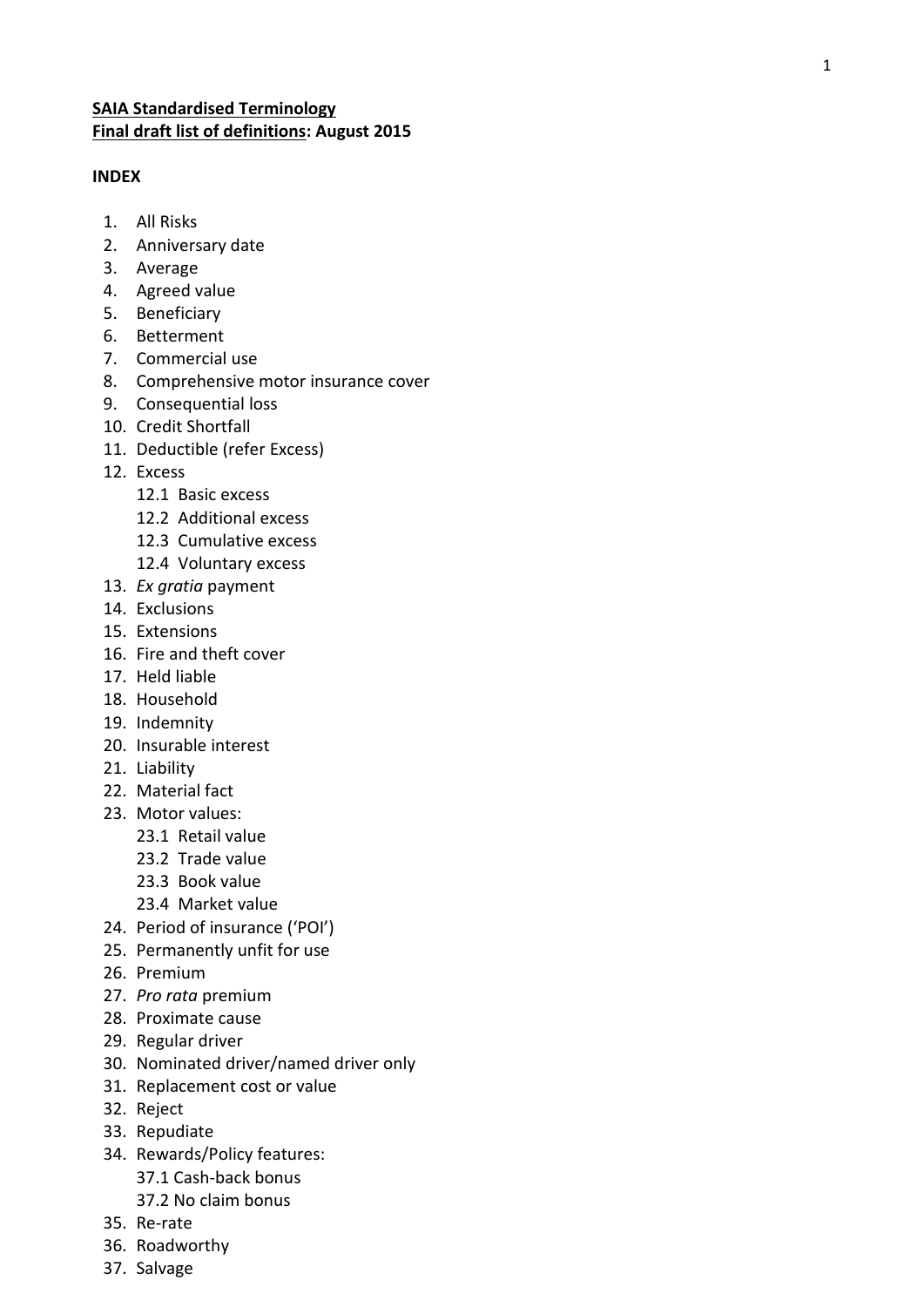- 38. Schedule
- 39. Self-insured
- 40. Special Conditions
- 41. Start date
- 42. Sum insured
- 43. Terms and Conditions (Ts and Cs)
	- 43.1 Clauses
	- 43.2 Conditions
	- 43.3 Policy terms
	- 43.4 Provision
- 44. Third party cover (third party insurance)
- 45. Total loss cover
- 46. Under-insurance
- 47. Uneconomical to repair
- 48. Unoccupied
- 49. Vacant
- 50. Write-off

With acknowledgment to the Insurance Institute of South Africa (IISA) for information and examples provided.

#### **Disclaimer**

The information contained in this document is for information purposes only, aimed at explaining terminology used in short-term (non-life) personal lines insurance. The definitions are taken from industry practice, to assist in explaining possibly ambiguous or confusing terms used in the shortterm (non-life) insurance industry. **This document does not in any way replace your own policy document or contract of insurance or the definitions contained therein**. It does not seek to contain a completely comprehensive explanation/definition of all possible meanings of the terms listed; nor does it alter, replace or substitute any applicable rules, guidance or law. SAIA makes no representation as to the accuracy or completeness of any information in this document, and is not liable for any errors or omissions contained herein. SAIA is not liable for any loss, injury or damages sustained as a result of using this document or the interpretations and definitions provided.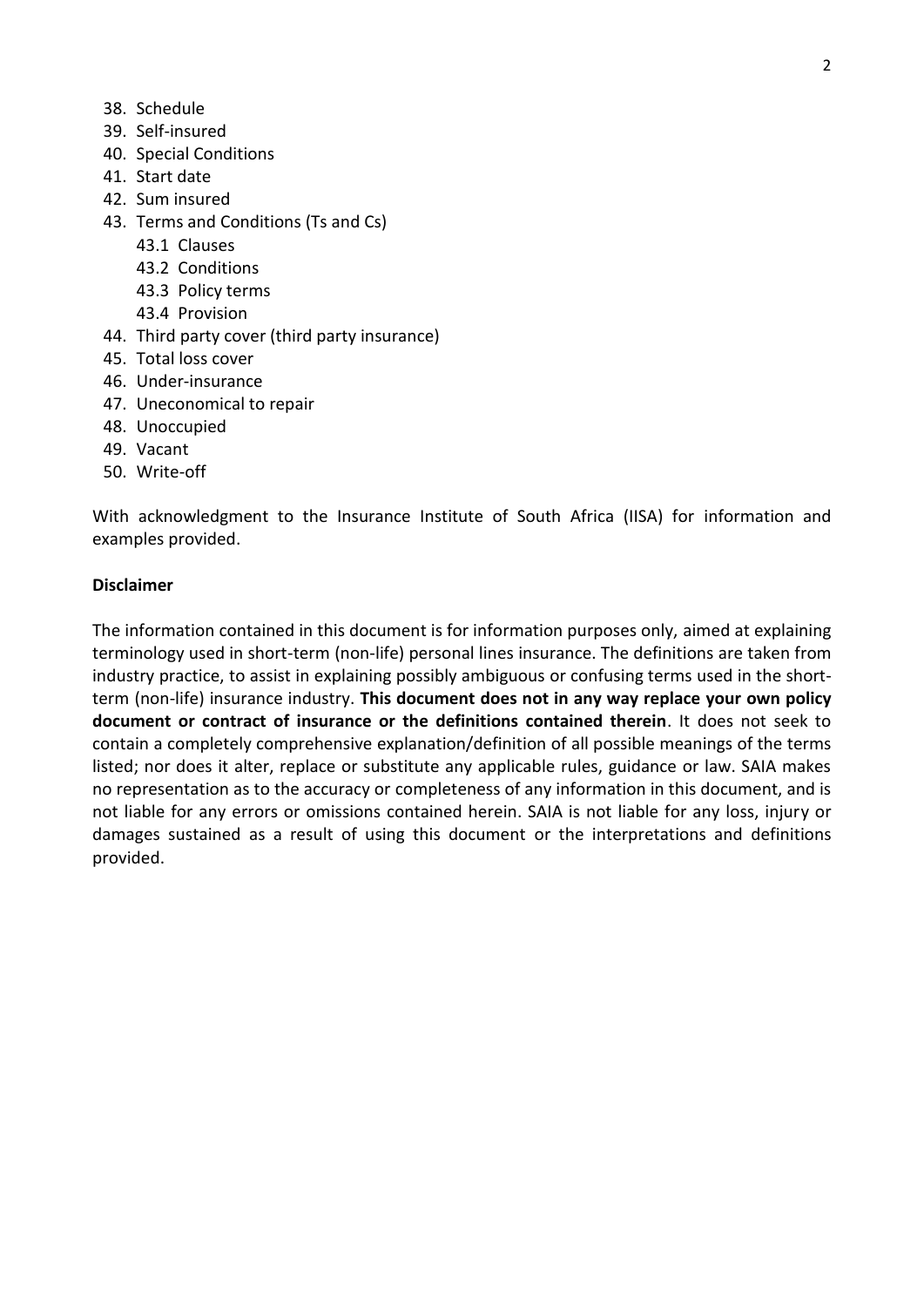## **DEFINITIONS**

## **1. All Risks**

An "all risks" policy provides cover for loss or damage resulting from any incident, unless the incident is specifically excluded under the policy. An "all risks" policy normally covers your personal belongings in your possession anywhere in the world, or property that you are likely to take with you away from your home. This may include wearing apparel and personal effects. There is usually one general amount covered as part of the total value of your household contents for which you are insured. It covers you for accidental loss or damage due to fire, theft, accidental damage or damage caused by a third party, and may not cover specific individual goods like cell phones, laptops, expensive jewellery, etc. unless these items are specified.

The personal belongings covered by an "all risks" policy can be specified or unspecified (general).

Example:

"Unspecified property" will typically be included for a limited rand amount you choose to cover items of a personal nature that you take with you when you leave your house. It may exclude certain items like cell phones and high value items which will be required to be specified. "Specified property" will be specified listed items of financial value. The value of these "specified" items usually exceeds the "all risks" limit specified in the policy. High value items like jewellery, cell phones, laptops and electronic goods etc. should be specified if you want to ensure that the items are covered. The premium for specified property may be higher than "all risks" insurance, but will depend on the value of the items that you are insuring. There might be some minimum security requirements that you will have to comply with to ensure that you are covered under such a policy.

*Note* that if you want to claim for loss of or damage to any of these items, you may have to prove the value of your loss. In the case of jewellery items such as diamond rings and watches over a certain value and other special items such as artwork or Persian carpets, you may be required to supply a valuation certificate when you claim.

## **2. Anniversary date**

The anniversary date (which may also be referred to as the "renewal date") is the day that occurs every year in the same month that the policy started. This is usually every 12 months after the date on which the policy starts. This is only applicable for the period during which the policy is effective.

Example:

If the start date of your policy is 1 September 2014, the anniversary date of your policy will be 1 September 2015. On the anniversary date, the policy is reviewed by the insurer and premiums may increase or decrease, depending on various factors.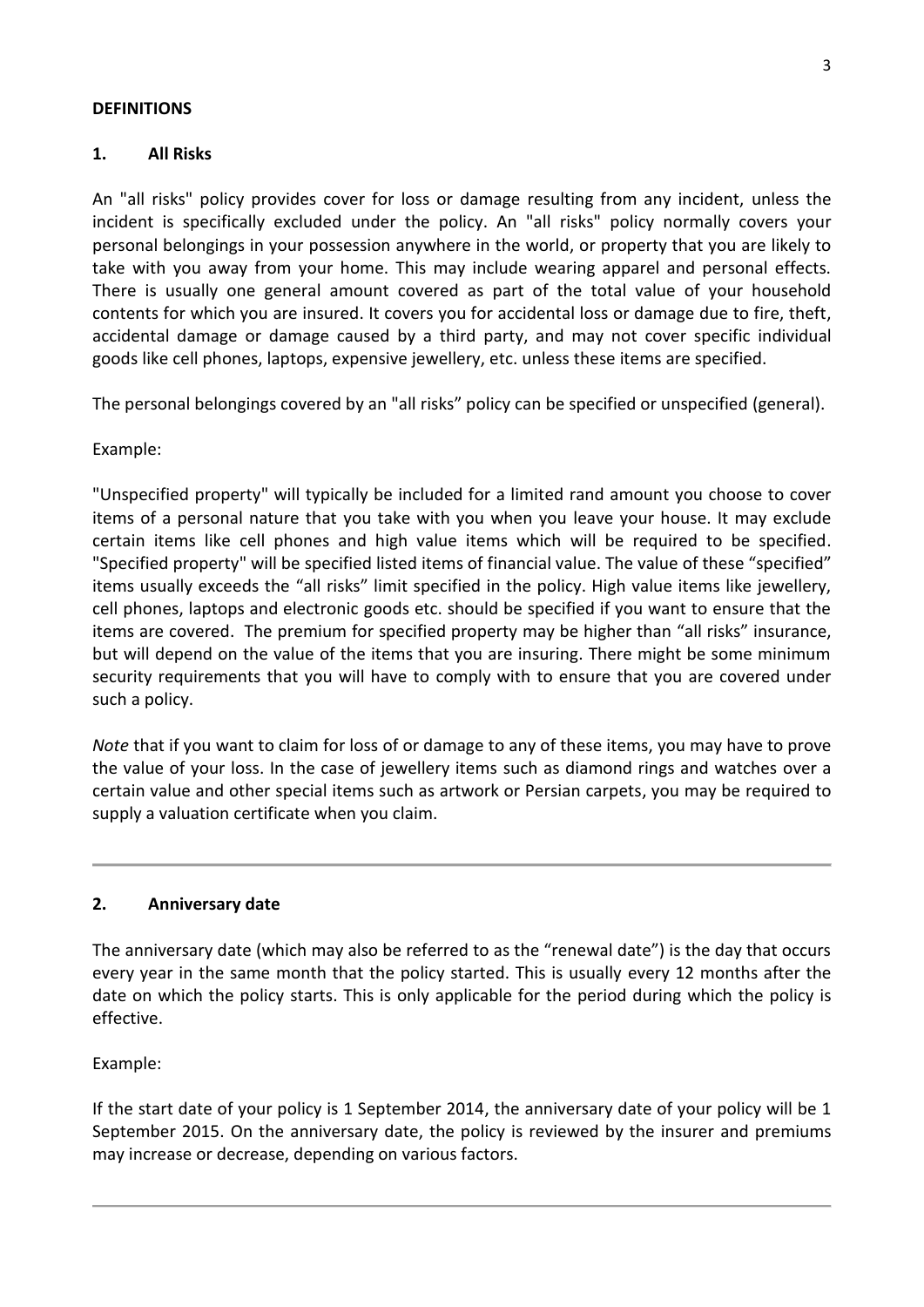# **3.** Average

Average (or "subject to average") is the calculation that insurers apply when dealing with a claim in a situation of **under-insurance.** See meaning of "under-insurance" below and at point 49.

Example:

Average is applied using the following formula:

| Sum Insured   | $\times$ the Loss = Settlement |
|---------------|--------------------------------|
| Value at Risk |                                |

An example of the application of average is:

- Tom has a house and the house is insured for R200 000 (sum insured);
- The cost to completely rebuild the house if completely destroyed is R300 000 (value at risk);
- There is a fire and the cost of repairs is R60 000 (the loss);
- The amount that will be paid (settlement) is:

R200 000  $\times$  R60 000 = R40 000 R300 000

It is important to update the amount you are insured for (the sum insured) regularly so that you remain insured for the new replacement value and avoid the risk of being **under-insured**.

## **4. Agreed Value**

This is the amount you and the insurer agree to insure a specific item for in the event of a valid claim for that item's total loss. This may apply to items such as a rare, classic motor vehicle, artwork or other valuable items as agreed with your insurer. These items will usually be specified separately in your policy and you will pay an extra premium for insuring them. **Average** does not apply to agreed value items.

## **5. Beneficiary**

This is a person or entity that you to receive the benefit from your insurance policy. This can be yourself, your estate or another person.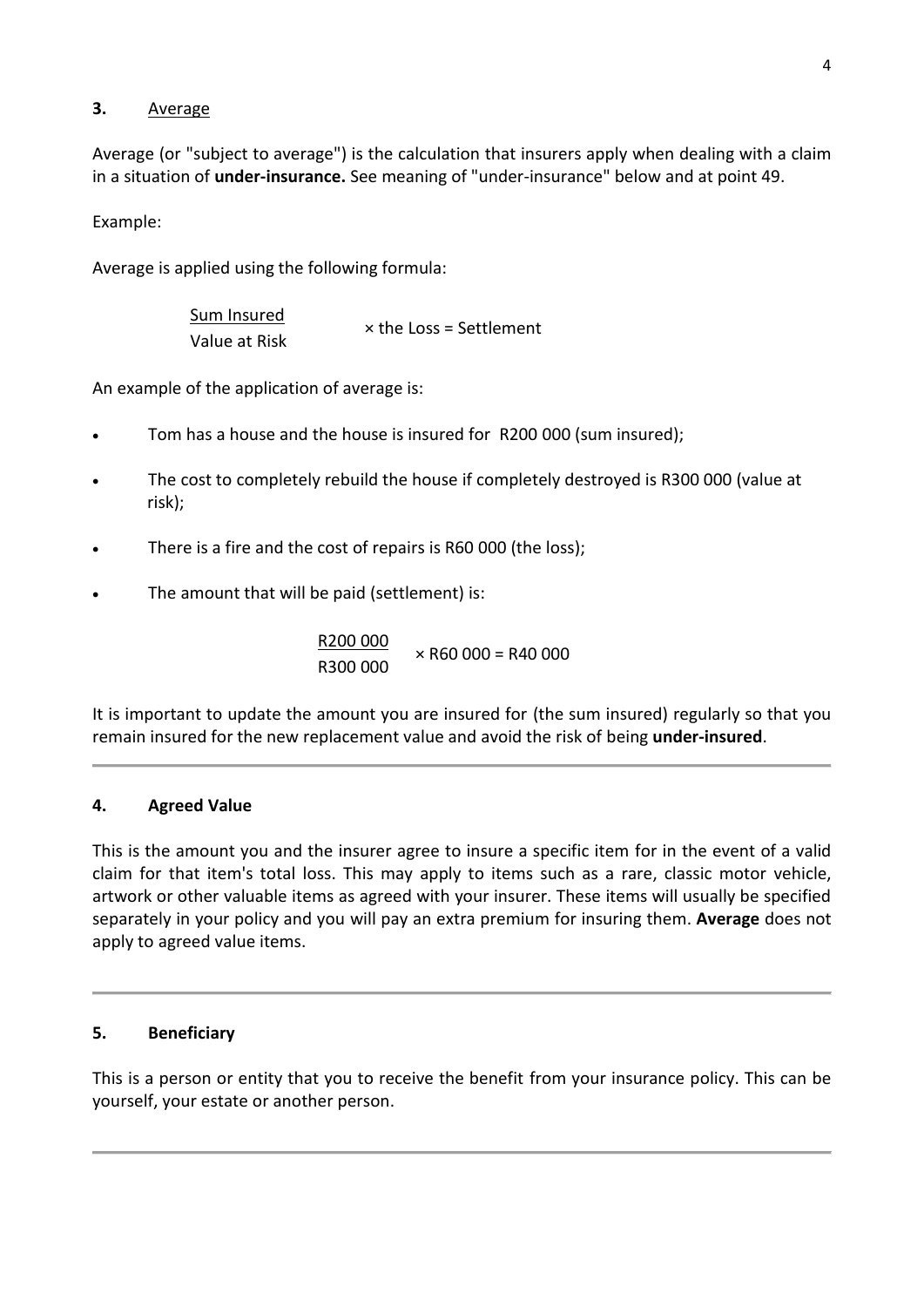## **6. Betterment**

This describes a situation where you (the insured) end up better off than you were before the loss or damage occurred as a result of your claim being paid. Usually insurance policies do not allow for betterment.

For example, if repairs or replacement must be done in such a way that the insured item will have a higher value than it had before the loss; the insurer may ask you to pay in the difference as you are now in a "better" position.

## **7. Commercial use**

Generally, this is where you use your property (vehicle or other equipment etc.) for business purposes. Refer to your policy document to understand what your policy allows.

## **8. Comprehensive motor insurance cover**

This includes a range of covers available for a motor vehicle. Comprehensive cover covers you for damage or loss to your vehicle. It may also cover you for damage or loss caused to others through the use of your vehicle for which you are held liable (responsible). Not all policies provide the same benefits.

Comprehensive policies are usually more expensive as they provide cover for more possible risks. This type of cover is often required by banks or financial institutions if a vehicle is financed under a credit agreement.

## **9. Consequential loss**

This is loss not directly caused by the insured event, but is an indirect result of the event. This is loss or damage that was not foreseen by the insurer or the policyholder at the time the policy was taken out. Consequential loss is in many instances not covered and cover is dependent on the risk that the policy covers.

#### Example:

Your geyser bursts and your ceiling and carpets are damaged. This is normally covered by your homeowner's policy. You may have to wait for the plumber to arrive and as a result, miss a client appointment. This means you lose out on income and this loss of income is a "consequential loss" of the geyser bursting. This is in most instances not covered unless specifically mentioned in your policy.

#### **10. Credit Shortfall**

This is a type of added insurance cover, generally referred to as "Top-up" cover, that covers the difference between the amount paid out by the insurer in the event of a total loss of a vehicle, and the amount owed to the bank or finance institution that financed the purchase of the vehicle under the credit agreement. This cover does not form part of comprehensive motor insurance cover, but it can be an optional extension to an existing policy, or purchased as a separate policy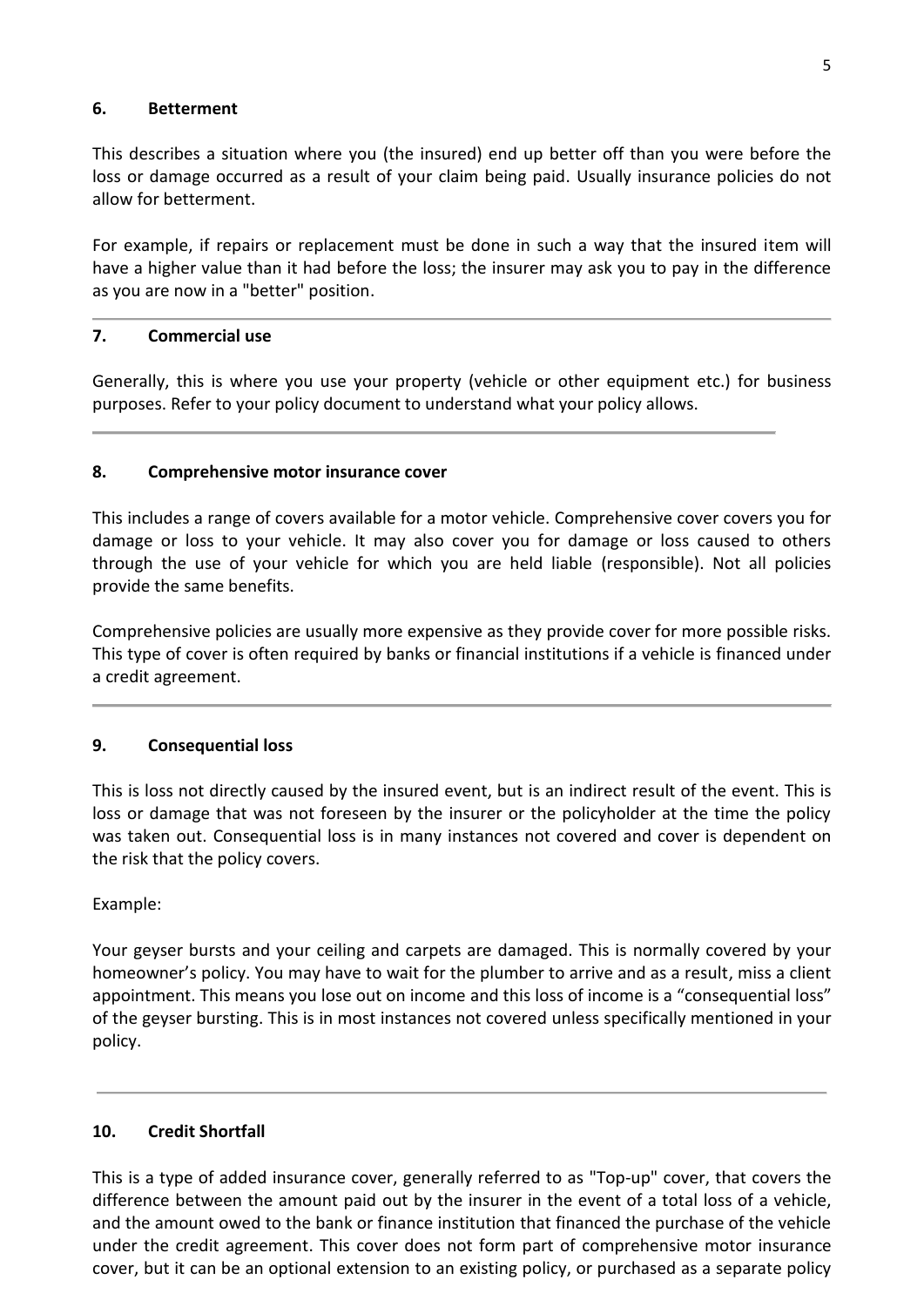at an extra premium. There may be limits of cover or certain amounts excluded from credit shortfall cover, such as arrears, certain finance charges and policy excesses.

## **11. Deductible (see Excess; First amount payable)**

In personal lines insurance, the word "deductible" has the same meaning as **Excess** (see below).

## **12. Excess (**see **Deductible** and **First amount payable)**

This is the first amount payable by you or deducted by the insurer in the event of a valid claim. In other words, the excess is that part of the loss or damage/claim that the insurer does not pay for. It can be a fixed amount or a percentage of the claim depending on the specific insurer's policy wording. Insurers may allow you to choose your excess amount in exchange for a lower premium.

Example of the calculation of the excess:

Your policy wording states that your excess is 10% of the claim or a minimum of R1 000.

The excess is calculated on the value of the claim or item/property insured. Where the claim is:

- R100 000 the excess would be 10% of R100 000 i.e. R10 000
- R10 000 the excess would be 10% of R10 000 i.e. R1 000
- R5 000 the excess would be the minimum of R1 000
- R500 the excess would be the minimum of R1 000 and therefore not worth submitting a claim.

## **TYPES OF EXCESSES**

## **12.1 Basic excess**

This refers to the minimum excess payable in terms of all claims submitted under that policy. This will be the compulsory excess that needs to be paid before the insurer will pay your claim.

## **12.2Additional excess**

When there is more than one excess applicable to the same claim over and above the basic excess , these are called additional excesses and are usually added together (accumulated) and are added to the basic excess.

In some instances you are able to choose additional excesses and these form part of your policy (see voluntary excess below).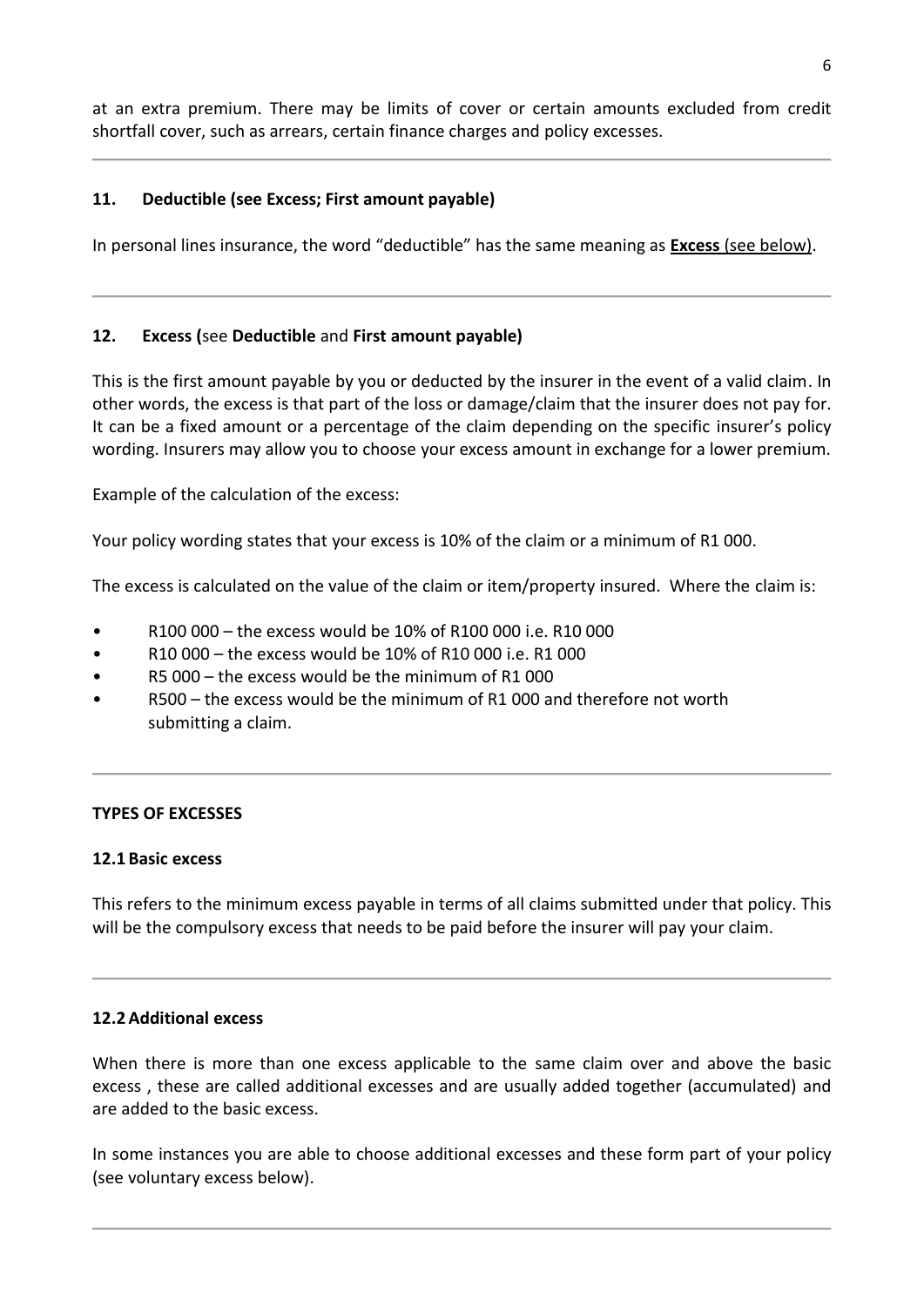## **12.3Voluntary excess**

A voluntary excess is an additional excess agreed to by you in exchange for a reduction in premium. It is added to the basic excess.

Example:

If you have a basic excess of R100, and a voluntary excess of R250. When you submit a claim for R1 000, you will need to pay R350 and your insurer will pay the remaining R650.

## **12.4 Cumulative excess**

This is used when **additional excesses** are added together, if applicable to the same claim.

## **13.** *Ex gratia* **payment**

This is a **discretionary** payment made to you by the insurer as an expression of goodwill when there is no legal obligation to pay the claim in terms of the policy. This payment is made to you without your insurer admitting any liability (responsibility) under the policy.

*Ex gratia* payments cannot be regarded as a binding standard which will be followed by the insurer in the future.

#### **14. Exclusions**

Exclusions are specific items, losses or events that are not covered in terms of your policy. These will be specified in your policy wording and it is important that you read your policy carefully. Exclusions may also sometimes be referred to as "exceptions".

## **15. Extensions**

These are additional or extra ("add-on") covers or benefits that may be included in your policy. Some of these may be at an additional premium.

## **16. Fire and Theft cover**

This policy covers property that is lost or damaged in the event of fire or theft **only**. Loss or damage caused by anything else will not be covered.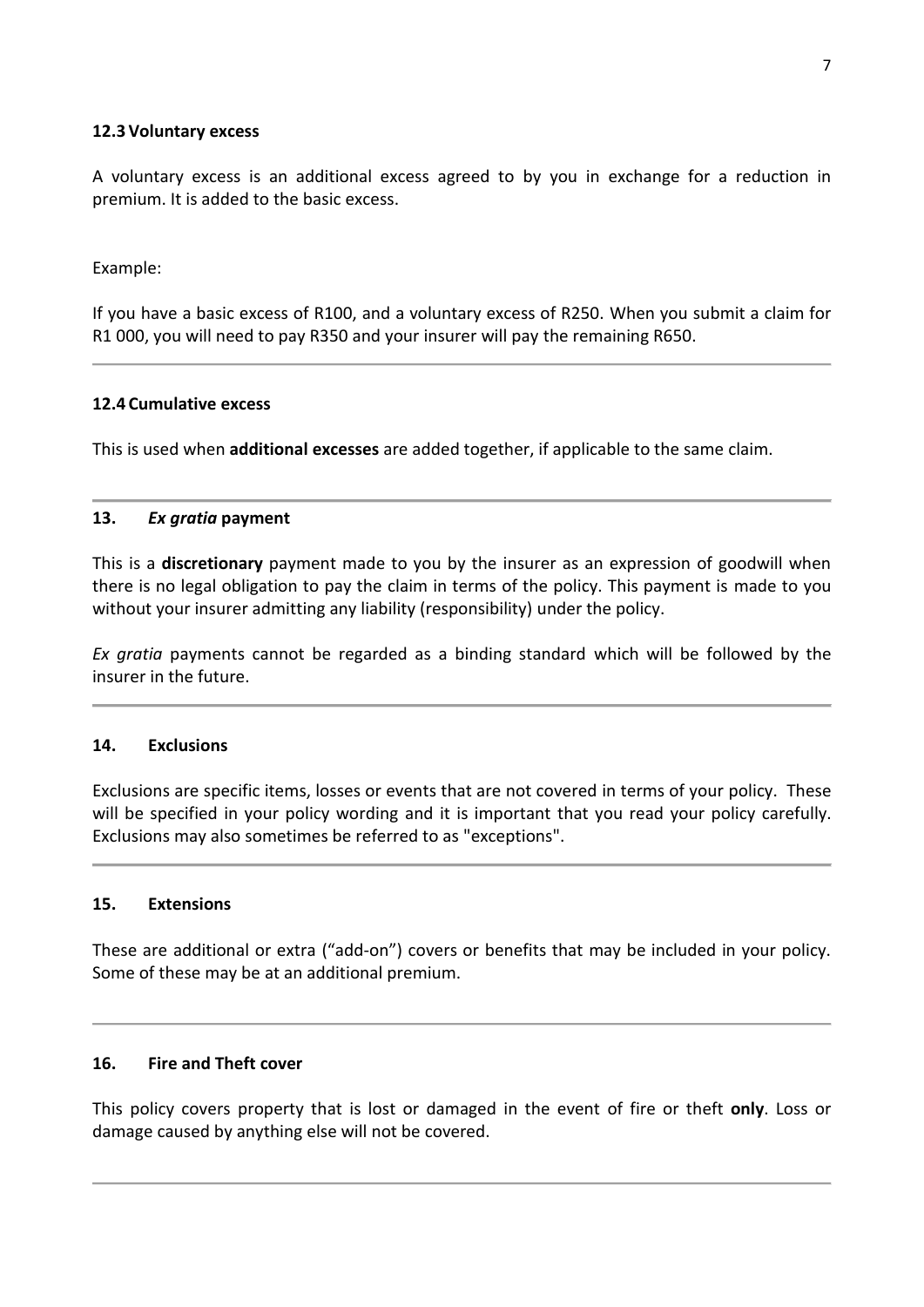## **17. "Held liable"**

You are held liable (responsible) when someone proves that you caused him/her injury, loss or damage unlawfully, whether deliberately or accidentally (negligently).

## **18. Household**

This term usually forms part of a Household Contents policy and is used to describe the people who normally live with you, but it may be restricted to immediate family members or individuals who are financially dependent on you, including your domestic employees. Some insurers may limit the definition of household to certain persons actually living with you, such as immediate family members and domestic employees.

## Example:

Your household contents policy covers the contents of your home. Your extended family comes to visit for a holiday and stays with you. Your home gets broken into and some of your extended family member's belongings are stolen. In that event your extended family will not form part of your household, and therefore their claim will be excluded from a claim under your policy. They would have to claim under their own policy.

## **19. Indemnity**

This is the basis of most insurance policies. It is the benefit you receive that places you, as far as possible, in the same financial position that you were in before the loss occurred. The insurer has an option to repair, re-instate, replace or to pay cash. Different policies will have different cover options to indemnify you for your loss and the basis on which your insurer will indemnify you.

## **20. Insurable interest**

You have an insurable interest in property if you will gain a **financial** benefit from the protection of that property being insured, or if you could suffer a **financial disadvantage** should the property insured be lost, damaged, or in the case of personal injury insurance, where an insured person is injured. Generally, an insurable interest is established by ownership, legal possession or direct relationship.

Insurers may stipulate specific policy provisions requiring you to prove insurable interest at underwriting or claims stage, for example having to demonstrate ownership of a vehicle etc.

## Example:

A father can insure his son's or his wife's vehicle under an insurance policy in his name, if he has an insurable interest in the vehicle in that he pays the credit agreement, even though he may not be the driver of the vehicle.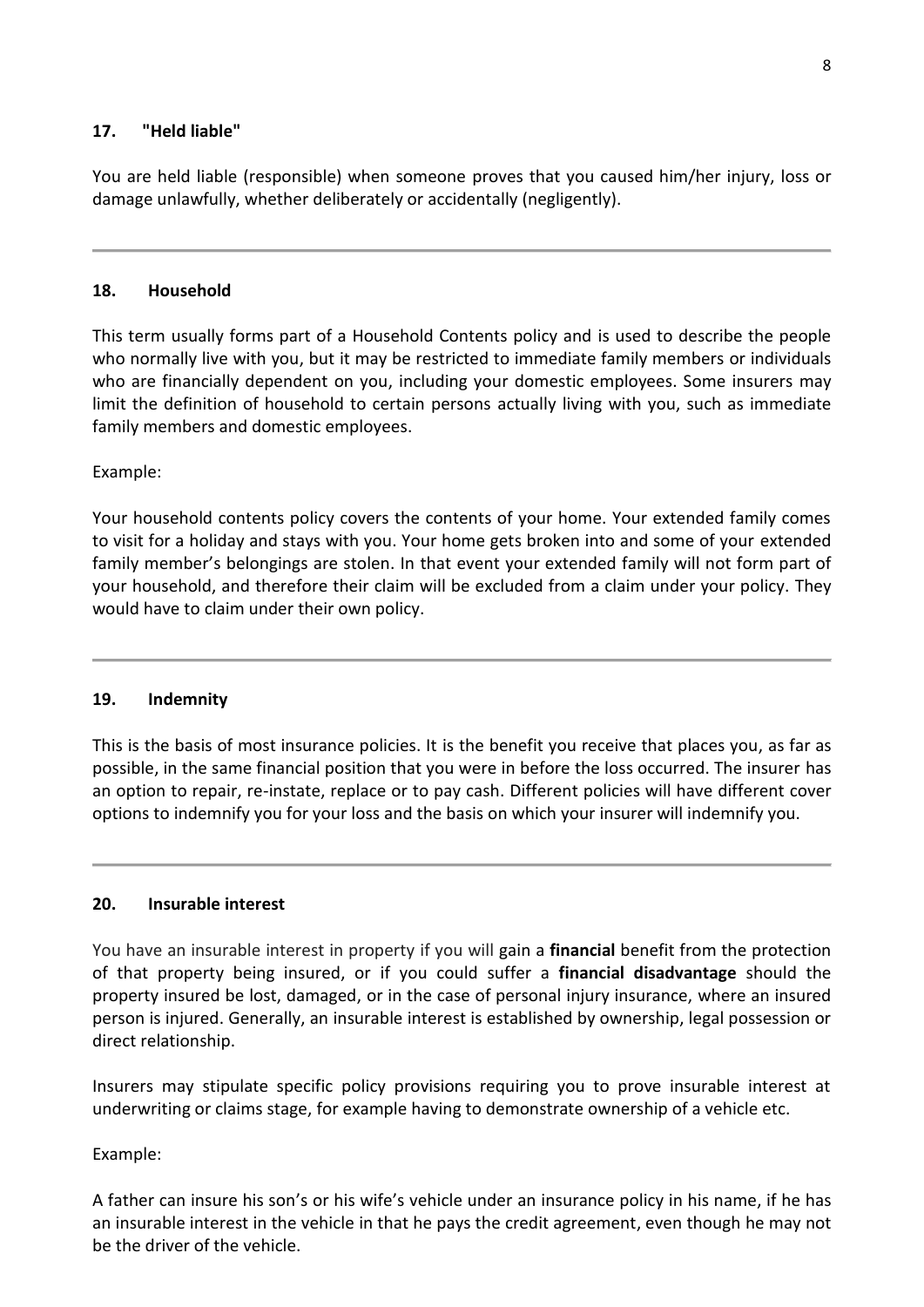## **21. Liability**

This is the legal responsibility one person has to another, that is enforceable by law**.** Also see the definition of "Held Liable".

#### **22. Material fact**

A material fact is any information that will influence the insurer's decision:

- whether or not to insure you; or
- as to the terms and conditions that the insurer will apply when insuring you (E.g. how much premium to charge, excesses to apply, any conditions or exclusions to apply etc.).

If you do not tell your insurer of important ("material") information this could make your policy invalid or negatively affect a claim.

## **23. MOTOR VALUES**

## **23.1 Retail value**

#### **In motor insurance**

This is the likely selling price of the vehicle by a motor dealer to a purchaser.

This is the possible value that a motor vehicle "retails" for if you were to buy it from a dealership. The retail price is the closest value to the replacement value or cost of your insured motor vehicle.

#### **23.2 Trade value**

#### **In motor insurance**

This is the likely price a dealer would pay for your vehicle when it is traded in.

#### **23.3 Book value**

## **In motor insurance**

If you are *buying* a vehicle, then the book value is the same as the retail value. If you are *trading in* your vehicle, then the book value is the same as the trade value.

#### **23.4Market value**

#### **In motor insurance**

The market value is the average between the likely trade and retail values of a vehicle. **(trade value + retail value) / 2 = market value**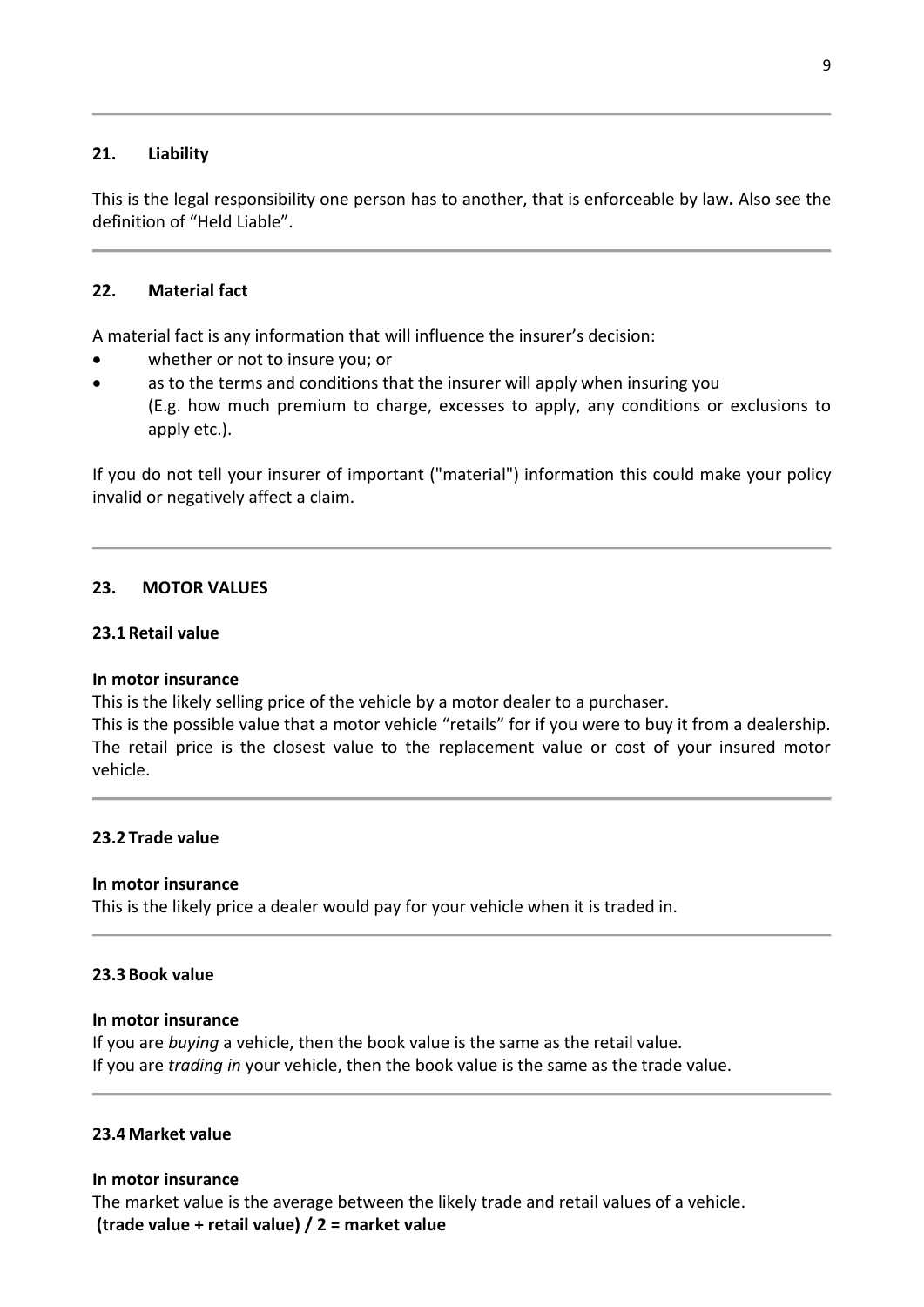Example:

- A motor dealer can sell a vehicle to a customer for the amount of R300 000 (retail value)
- The same vehicle was traded in by its previous owner for R 250 000 (trade value)
- The market value of the vehicle will therefore be R275 000
- (R250 000 [trade value] + R 300 000 [retail value])

= R 275 000 (market value)

2

# **In property insurance**

The same calculation is not applicable to calculating the market value of other movable property, such as furniture or electronic goods. In property insurance, the market value is the amount a willing buyer will offer to a willing seller to buy the property concerned.

# **24. Period of insurance ("POI")**

This is the period for which you have cover, beginning with the start date and ending with the expiry date of the policy, as stated in your policy**,** and for which premium has been received by the insurer.

# **25. Permanently unfit for use**

Property is permanently unfit for use when it has structural damage and would be impossible or unsafe to repair.

# **26. Premium**

This is the amount of money you will pay to an insurer or its authorised representative in return for the insurance benefits (cover) set out in the policy. Premiums are paid at agreed regular intervals, usually monthly or annually.

## **27.** *Pro rata* **premium**

This is a portion of the full premium that you must pay if you are only covered for a certain period from the time that the cover starts on the policy.

Example:

On a monthly policy, if you only require cover from 20 April, you will be charged a *pro rata* premium which is equal to 10 days from 20 April to 30 April. Thereafter you will pay the full monthly premium.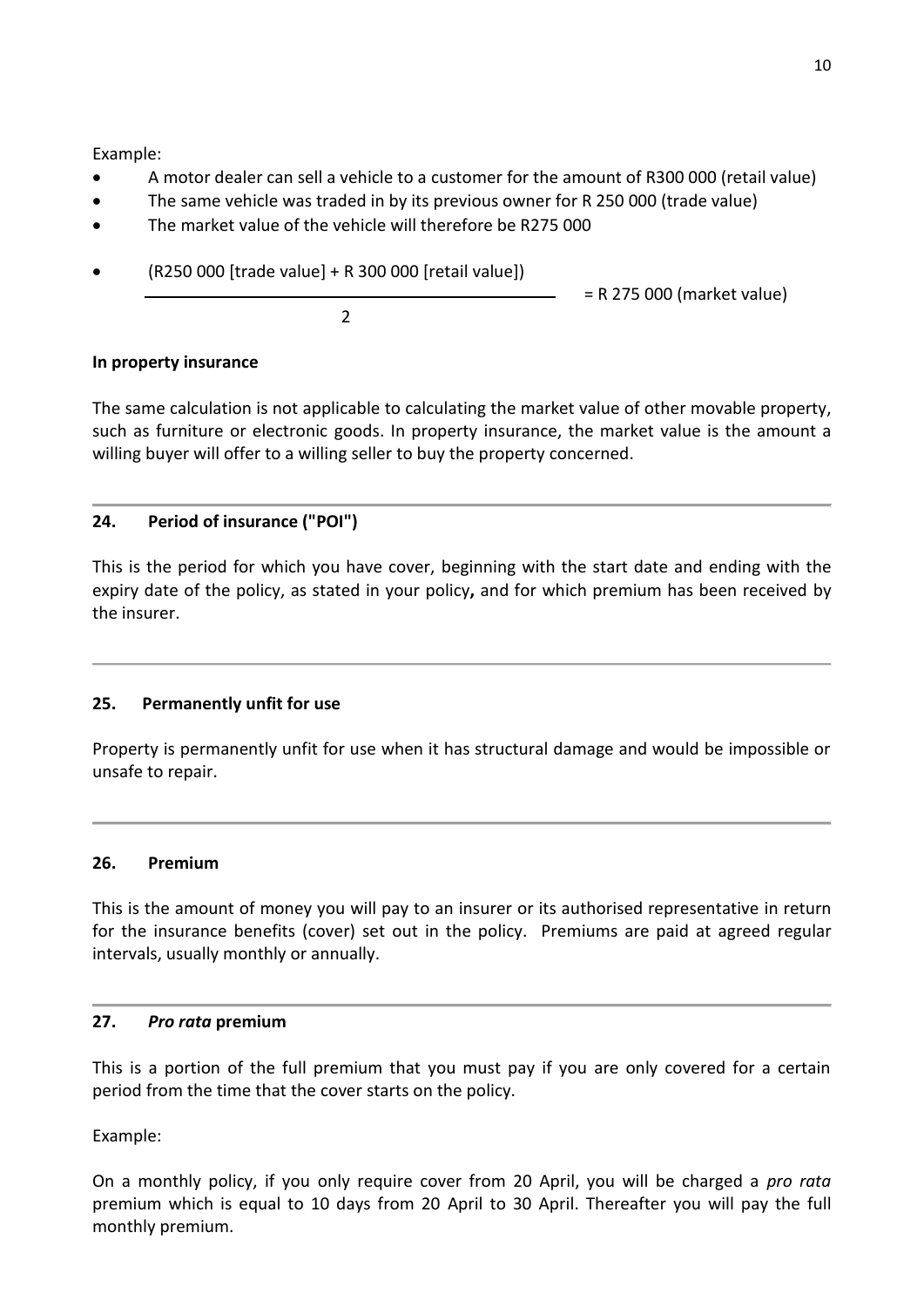## **28. Proximate cause**

This is a direct cause of a loss which has not been interrupted by any other event. The insurer will only be liable to cover you for insured events that directly cause the loss or damage.

Example 1:

A person who has a personal accident insurance policy goes horse riding, falls off, breaks his leg (i.e. has an accident) and cannot move and during the night he dies of exposure. This incident is covered, because the accident was the direct cause of the fact that he died.

If the same incident occurs and the injured person is taken to hospital but contracts chicken pox whilst in the hospital and dies of chicken pox, such an event is not covered, because the accident did not directly cause his death – the illness did.

Example 2:

A shopkeeper insures his shop windows against loss or damage from any cause **except** fire. A fire breaks out at a neighbouring store and a mob of people gather at the scene. The mob starts to riot and the shopkeeper's windows are broken by the mob. The damage to the windows was caused by riot and not the fire and therefore the insurer will pay the claim.

## **29. Regular driver**

This is the person named in a motor policy as the person who uses the vehicle the most. May also be known as the *usual driver.*

# **30. Nominated driver/named driver Only**

The nominated driver is different to the regular driver of the vehicle. This driver is named and recorded in your policy as the **only** agreed driver of the insured vehicle. There may be more than one nominated driver. In such a policy if any other person is driving the vehicle, there is no cover. This is a very restrictive type of cover and something you should take note of.

# **31. Replacement cost or value**

The replacement cost or value of an item is the cost to replace that specific item or property.

In a motor policy, the replacement cost would be either the retail or the market value of the vehicle. (See the definitions of **retail value** and **market value**.)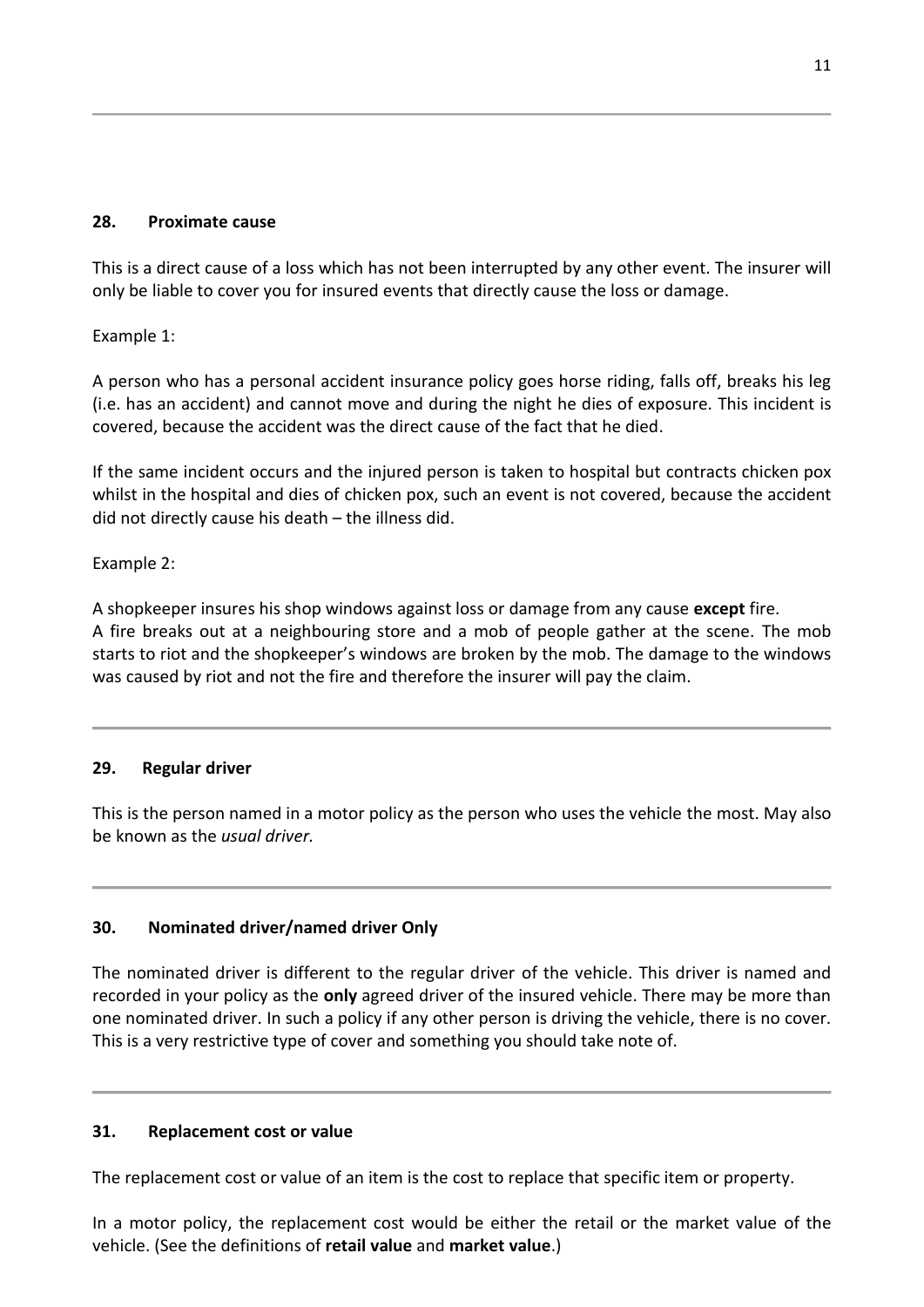## **32. Reject (see also Repudiate)**

If an insurer rejects a claim, the insurer has refused to pay the claim or any part of the claim, in terms of the policy.

## **33. Repudiate (also see Reject)**

If an insurer repudiates a claim, the insurer has rejected the claim, which could be for various reasons. It has the same meaning as the definition of **Reject**.

## **34. REWARD FEATURES**

## **34.1 Cash-back bonus**

A cash-back bonus is a way of rewarding policyholders for not having claimed for a specified time and is offered by some insurers. If you have not claimed for the specified period of time, some insurers will make a payment to you as a bonus for not claiming. The insurer may pay back a part of the premiums that you have paid.

## **34.2 No Claim bonus**

This is a discount on your premium based on your past claims history. If you claim, this may affect your premium discount in the future.

#### **35. Re-rate**

This is when the insurer re-calculates or reviews the premium payable for your policy. An insurer will typically re-rate your premium if you have submitted a valid claim, or on the anniversary date of your policy. Please refer to the definition of **Anniversary date** above.

## **36. Roadworthy**

A vehicle that complies with existing road traffic laws of the country, and is in a fit condition to be used on a public road, is considered roadworthy. It is a condition under your motor policy that your motor vehicle must be roadworthy. If your vehicle is not roadworthy, it will negatively affect your cover.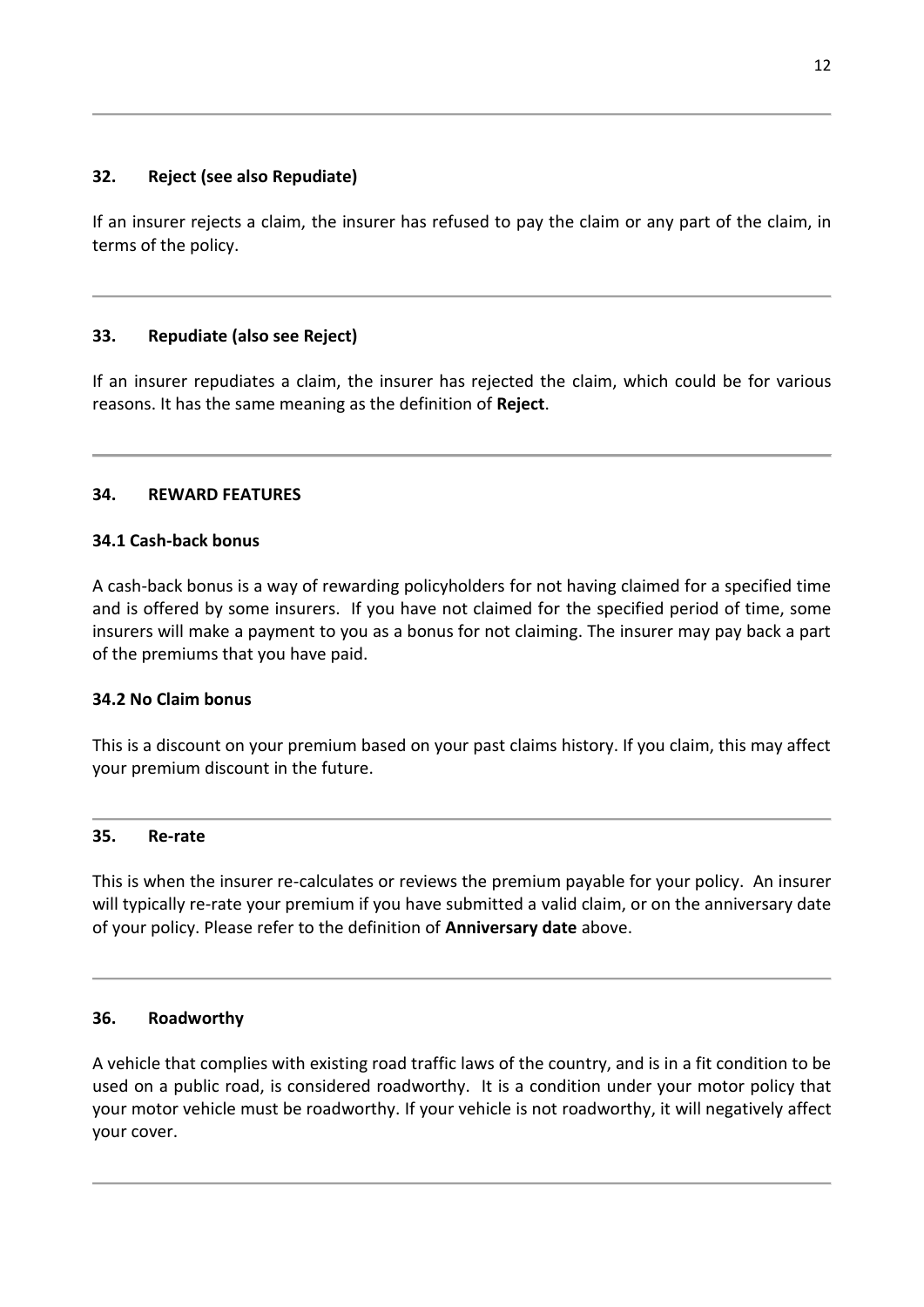## **37. Salvage**

Salvage is what is left of a damaged item which has been treated as a "write-off" by your insurer. (See the definition of "**write-off**" below.) This damaged item becomes the property of the insurer after the claim has been paid.

## **38. Schedule**

A schedule is a document that summarises all your specific insurance information. It can also be referred to as a "certificate of insurance". It forms part of your insurance policy document. It sets out the type of insurance you have bought, the premium amount you have to pay, information about excesses and/or exclusions, start date, period of insurance, renewal date and other details specific to your policy.

## **39. Self-insured**

To be self-insured is when you set aside your own money to cover or protect yourself against any loss or damage. This is a conscious, deliberate decision that you make to carry, or fund, your own losses.

# **40. Special Conditions**

These are additional conditions that must be in place or complied with by you in order to enjoy the benefits of a specific section of the policy.

## **41. Start date**

The date from which you are covered under your insurance policy. The start date (or inception date of your policy) and the date of commencement of cover can be different dates. You should refer to your policy document to confirm when cover is effective/ from when it is in force. (This may also be referred to as the *Inception date/effective date/commencement date.*)

## **42. Sum insured**

The sum insured is the maximum amount that your insurance company has agreed to pay for insured property in the event of a valid claim.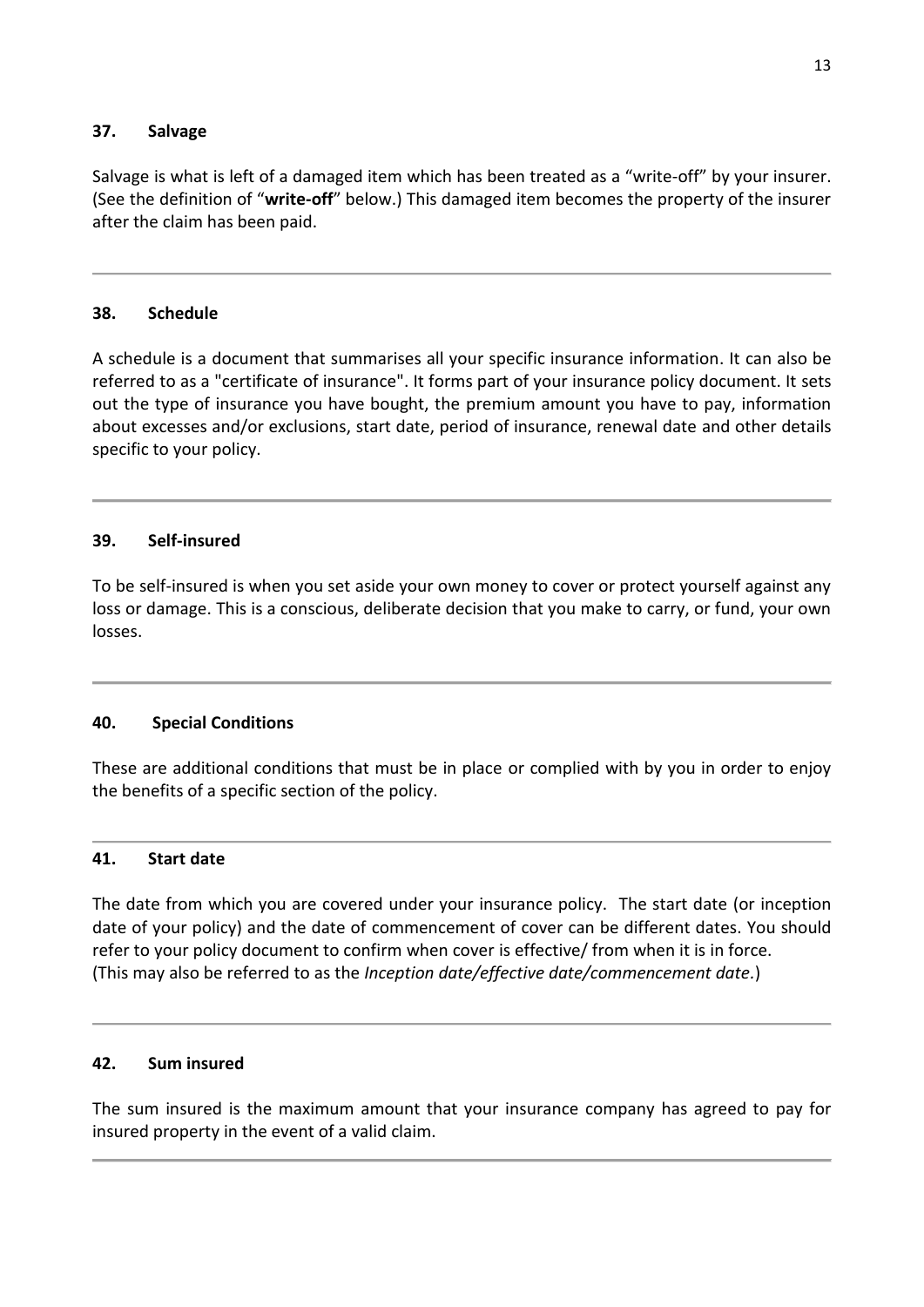# **43. Terms and Conditions ("Ts and Cs")**

The terms and conditions in a policy set out the general and special arrangements, provisions, requirements, legal rules, specifications, and standards that form an integral part of the agreement or contract between you and the insurer. Your policy document is a very important document and you must read and understand it.

# **43.1. Clauses**

Clauses are sentences and paragraphs describing the responsibilities of both you and your insurer and other terms and conditions that may apply to your policy.

# **43.2**. **Conditions**

These are detailed conditions in your policy and are requirements that must be in place or complied with by you so that you can enjoy the benefits of the policy.

# **43.3. Policy term**

Policy term is a term or clause in a contract. There are different classes of terms in a policy, such as *conditions, warranties, exceptions and exclusions, extensions, clauses and provisions.* (In long-term insurance [life insurance], the policy term may refer to the period during which the contract may be in force i.e. *its period of insurance.*)

# **43.4. Provision**

A policy provision is a term which may require certain things to be done or not done. If you do not comply with a provision, it may affect your cover, premium or a claim.

# **44. Third party cover (third party insurance)**

Third party cover is insurance that covers you for damage or loss caused to others through the use of your vehicle and for which you are **held liable.** This can be part of a comprehensive policy or it can be bought separately as a stand-alone policy. (See the definition of **Held Liable** above.)

# **45. Total Loss cover**

Total Loss cover is insurance that provides cover for an item or property only when it is stolen, lost or totally destroyed. This type of policy will not cover you when the items that are damaged can be repaired.

Total loss is a condition of real or personal property when it is lost, damaged or destroyed to such an extent that it cannot economically or safely be rebuilt or repaired. In the event of a total loss of property, the insured value of the property lost is paid.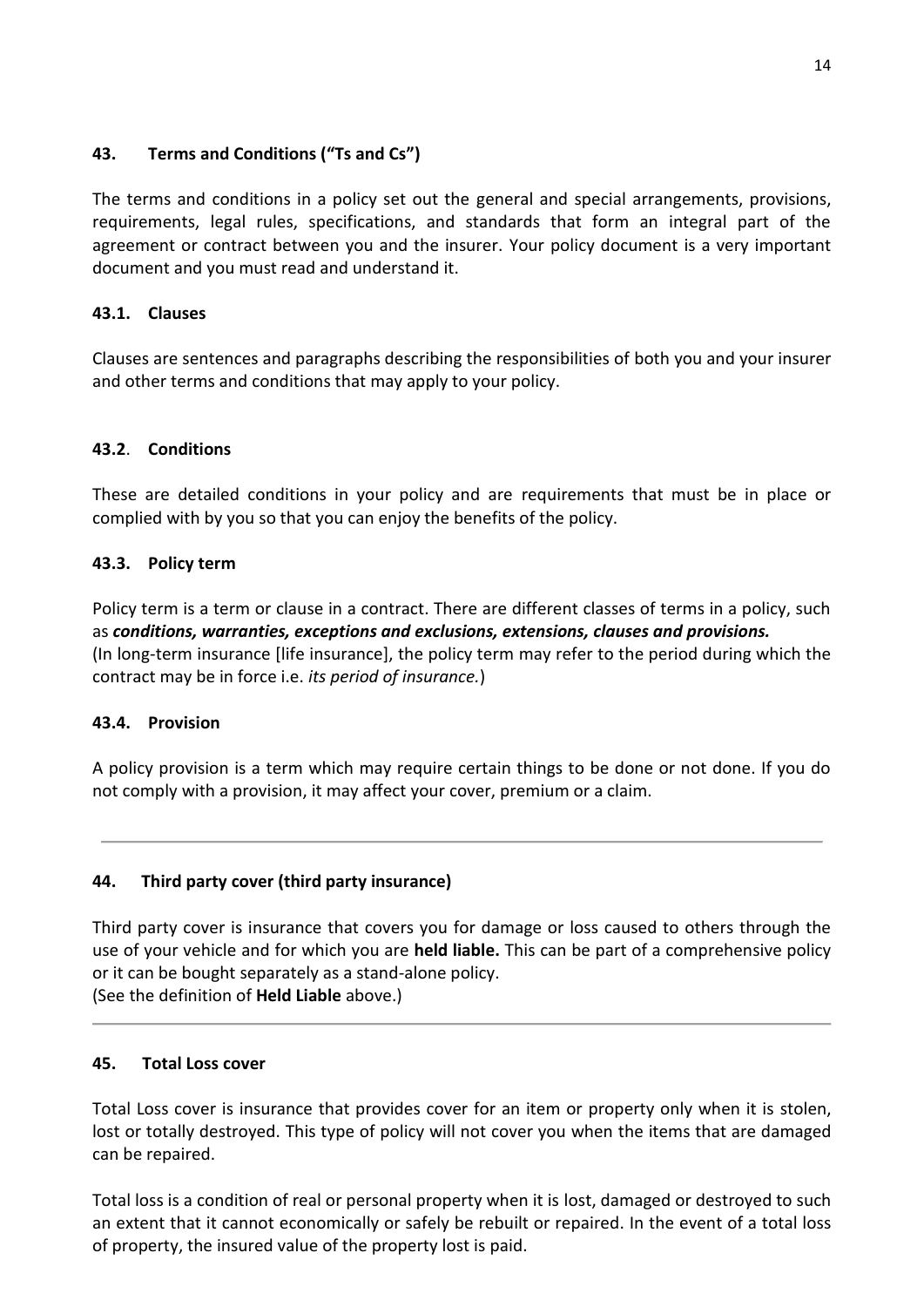This may be different from Comprehensive Cover.

## **46. Under-insurance**

Under-insurance is when property is insured for less than it would cost to replace the property. When a situation of under-insurance occurs, a valid claim will be *subject to average.*

If you understate the insured value, you may be paying an incorrect amount of premium and therefore be under-insured. Should you then have a claim, the payment will be calculated in proportion to the actual sum insured and the actual value at risk at the time of loss or damage and your claim pay-out will be adjusted accordingly.

(See the definition of **Average** above.)

## **47. Uneconomical to repair**

This refers to the situation where the insurer considers it possible to safely repair damaged property, but the cost of doing the repairs is more than the value of the property, less its expected salvage value. The insurer may in such a situation not consider it financially worthwhile to repair the property concerned and so the damaged property will be a "write-off" or "written off".

(See the definition of **Write-off** below.)

A vehicle is "uneconomical to repair" when the cost of parts, the availability of parts, the repair duration and or/motor vehicle rental costs or other costs associated with the repair are high in relation to the value of the vehicle.

#### **48. Unoccupied**

If premises are unoccupied at regular intervals or for an extended period of time, they pose a higher risk of theft and/or damage, and therefore will result in a higher premium being charged and/or excess being applicable in the event of a claim, or the claim may even be rejected. Most insurers use a 30 or 60 "consecutive days'"exclusion clause for such premises, and some insurers may state the exclusion as 30 or 60 days "cumulative" over a period of 12 months.

An example of a "consecutive period exclusion clause" is a family vacation of more than 30 or 60 days, depending on the policy wording, during which there is no domestic employee or person looking after the property at regular intervals.

An example of "cumulative period" is where a person travels often for business, where the cumulative days away are more than 30 or 60 days over a 12-month period, depending on the policy wording, and there is no domestic employee or person looking after the property.